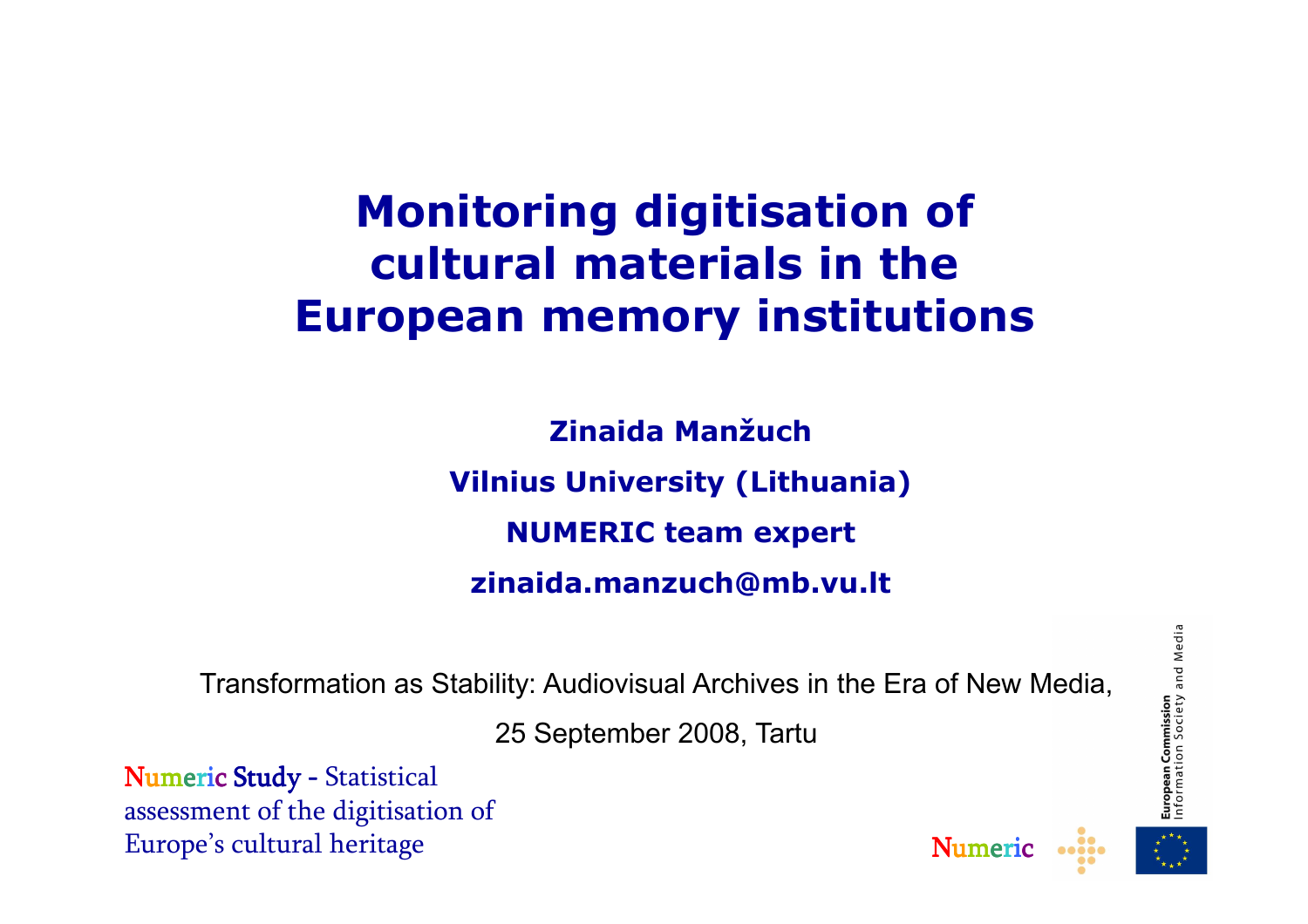# **Outline**

- Context
- $\bullet$ Introduction of NUMERIC project
- $\bullet$ Research under NUMERIC project
- $\bullet$ • Framework for collecting data on digitisation
- $\bullet$ **Conclusions**

Media and **European Commission**<br>Information Society



Numeric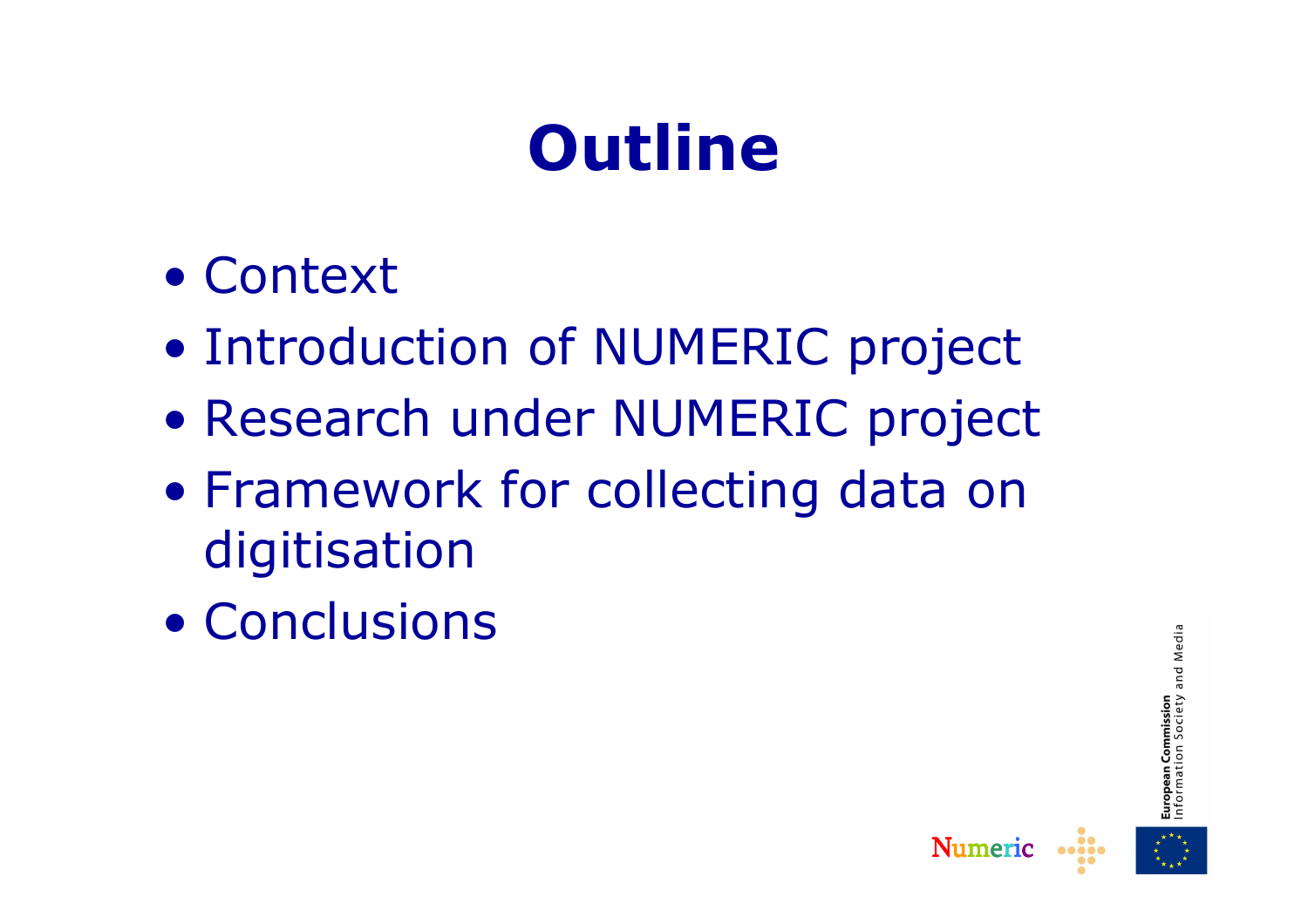#### **Monitoring digitisation: needs & context**

- Large-scale digitisation projects:
	- $\mathcal{L}_{\mathcal{A}}$ Political significance of digitisation
	- $\mathcal{L}_{\mathcal{A}}$ Large partnership networks
	- $\mathcal{L}_{\mathcal{A}}$ Significant national & international investments
- The European context:<br>Ci2010 Digital Libraries (
	- $\mathcal{L}_{\mathcal{A}}$ i2010 Digital Libraries (2005)
	- $\mathcal{L}_{\mathcal{A}}$ Recommendation on the digitisation and online<br>accessibility of cultural material and digital accessibility of cultural material and digital preservation (2006)
	- $\mathcal{L}_{\mathcal{A}}$ Council Conclusions (2006)





Media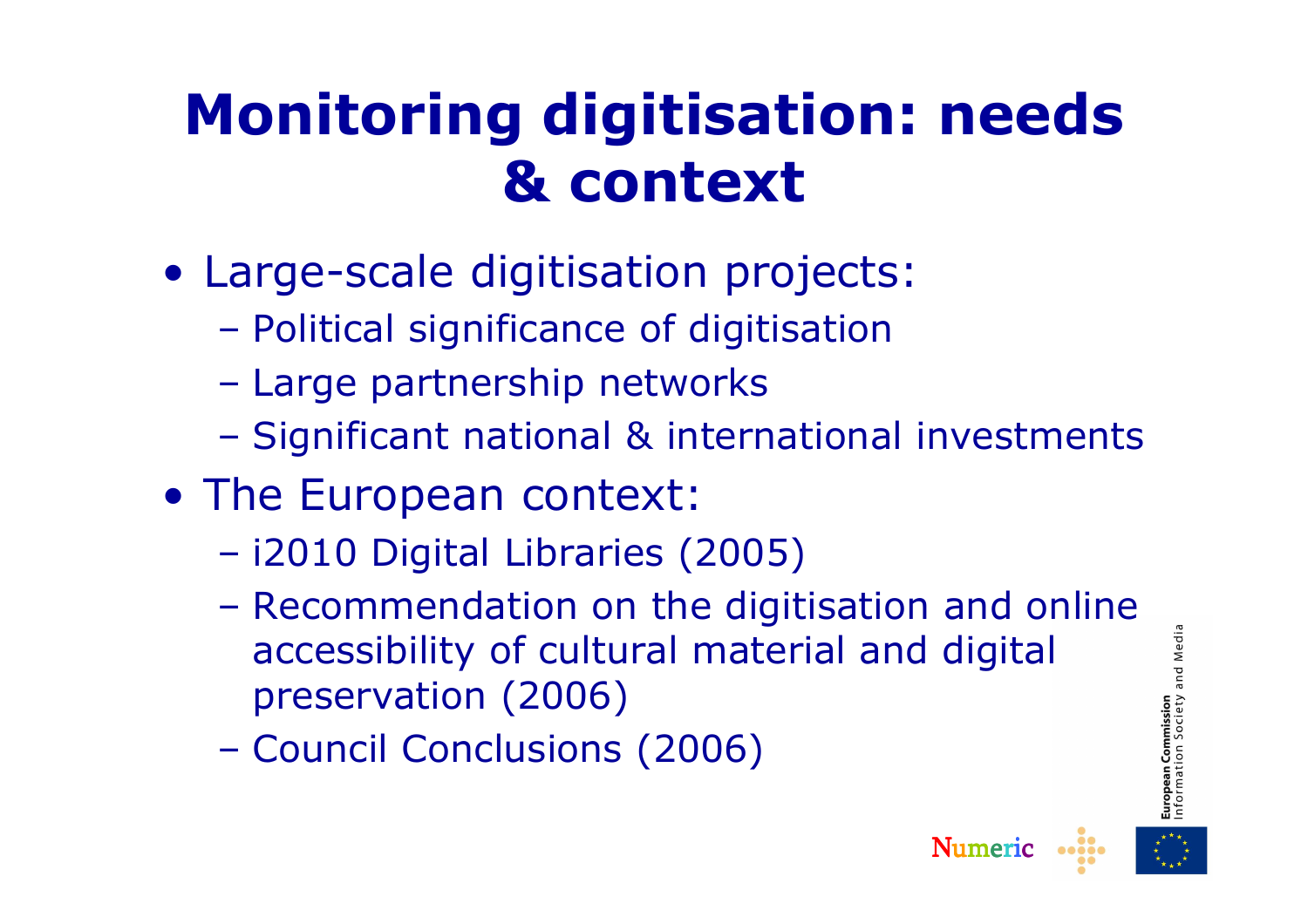## **NUMERIC project**

- $\bullet$ NUMERIC (May 2007–May 2009)<br>http://www.numeric.ws/ http://www.numeric.ws/
- $\bullet$ Objectives:<br>To define the
- $\bullet$ • To define the empirical measures for digitisation activities
- $\bullet$ To establish the current investment<br>in digitisation and the progress being in digitisation and the progress being made by Europe's cultural institutions

Media



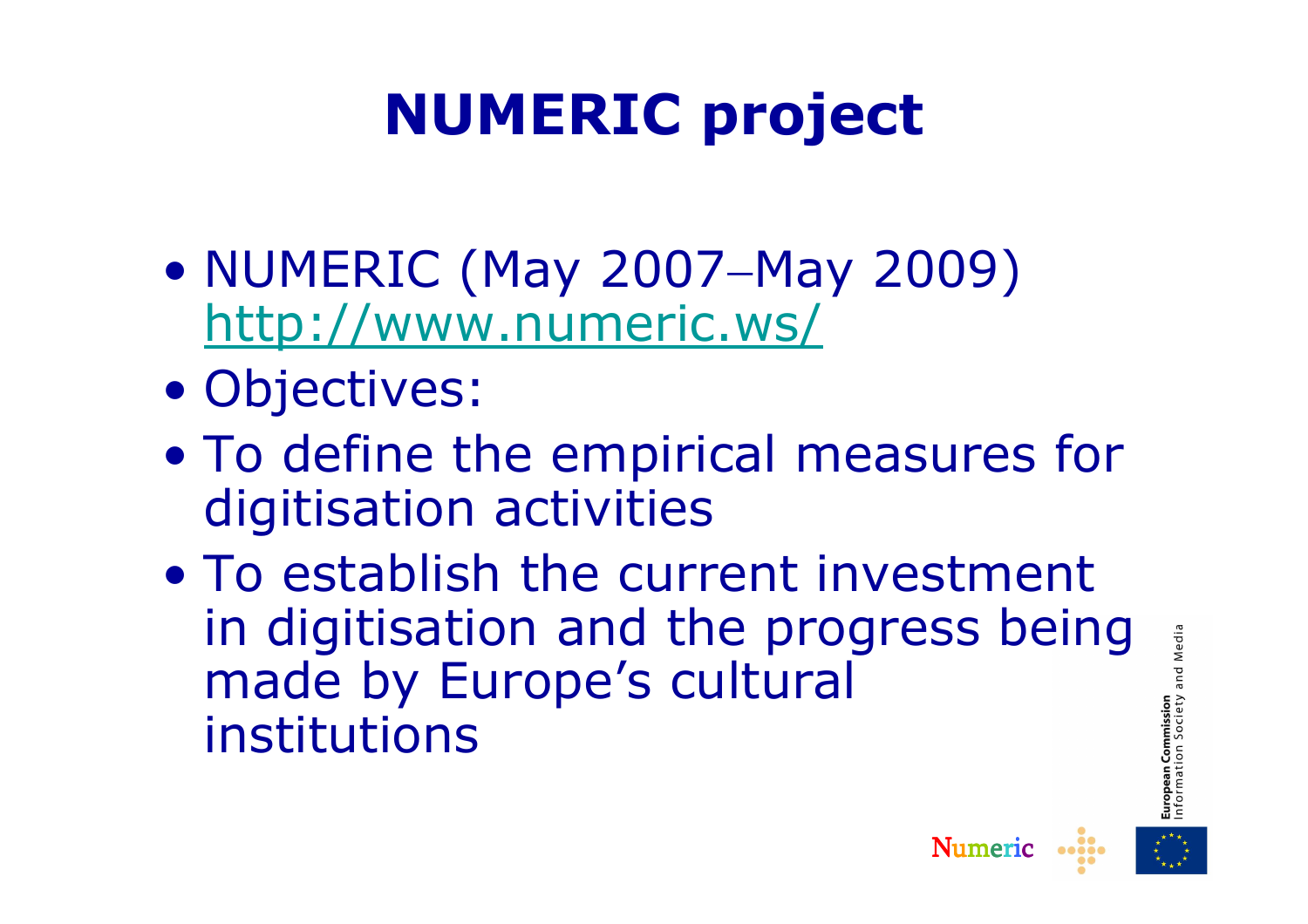## **Implementation**



**European Commiss**<br>Information Society and Media

Numeric

 $\begin{array}{ccccc}\n\bullet & \bullet & \bullet & \bullet & \bullet & \bullet\n\end{array}$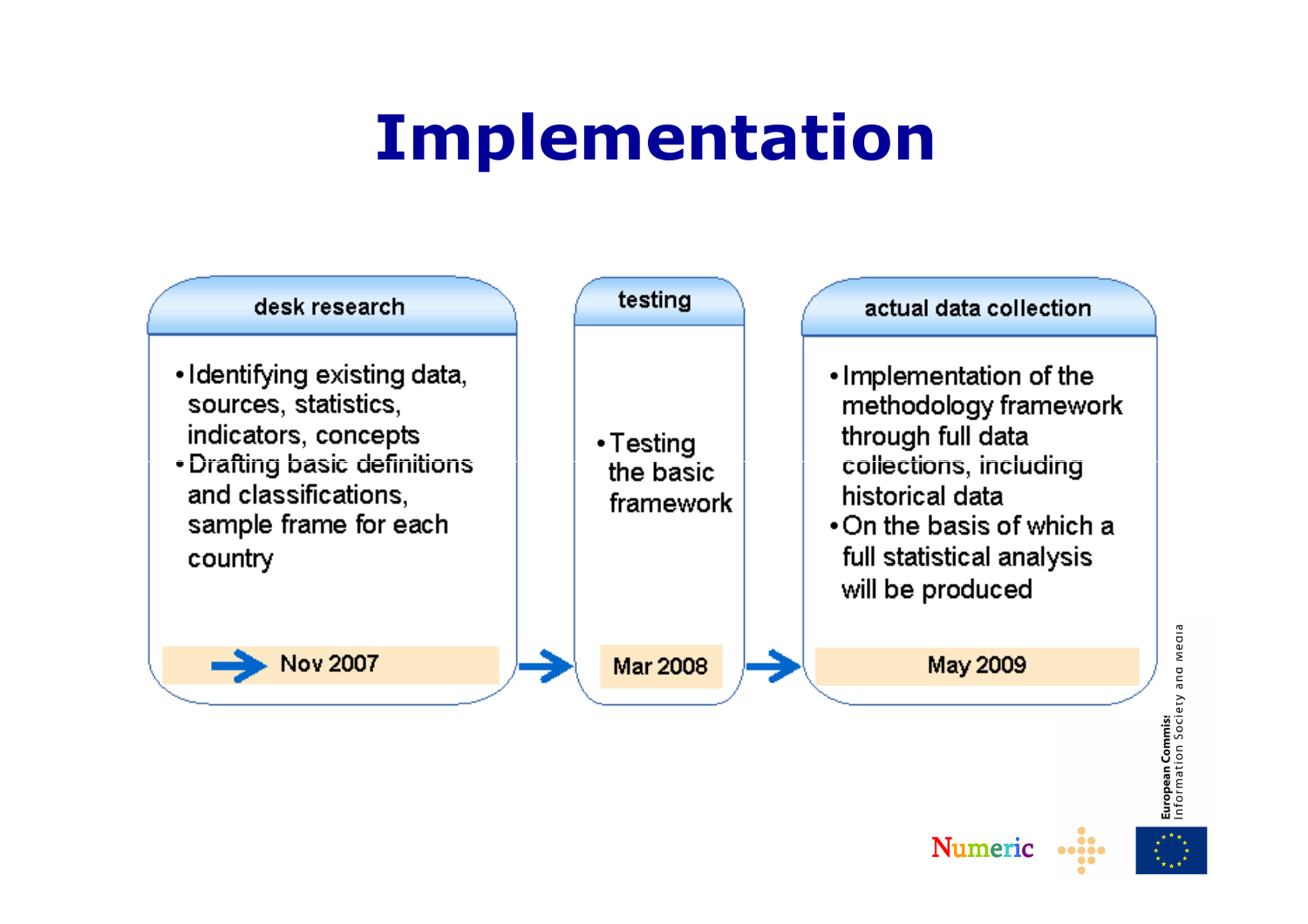## **Desk research & testing**

- Aim: to identify data sources, compile a first dataset, look at relevant methodologies and indicators, test assumptions
- Actions:
	- $\mathcal{L}_{\mathcal{A}}$ Evaluation of previous digitisation surveys
	- $\mathcal{L}_{\mathcal{A}}$  Consultation with stakeholders & pathfinder questionnaire
	- $\mathcal{L}_{\mathcal{A}}$ Establishing a foundation database



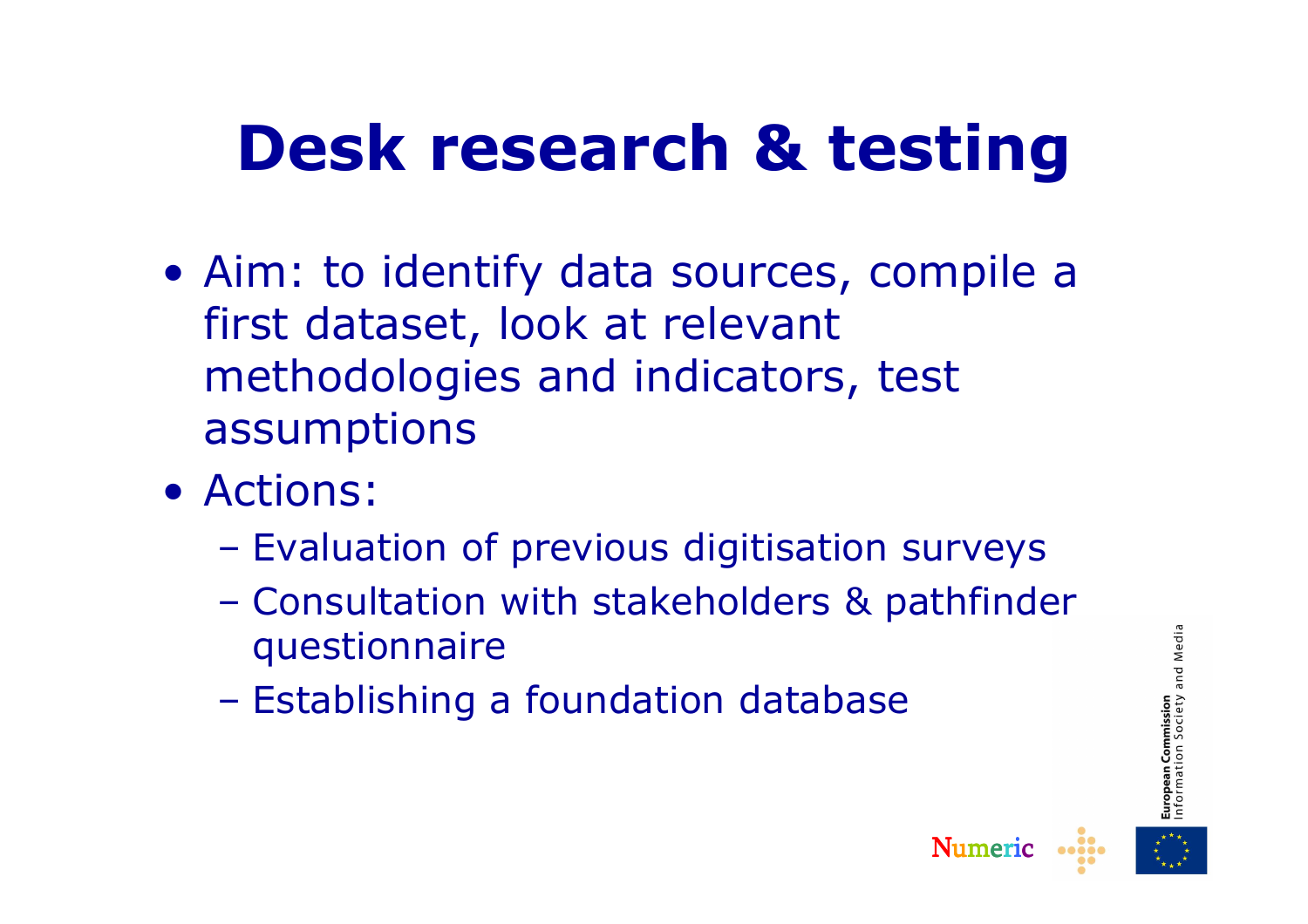#### **Research of previous surveys: findings**

- Survey should not be the only option to collect the data
- Institutions provide a space for multipurpose institutions (type of collections)
- Reconcile top-down & bottom-up perspectives
- Necessity of simple uniform framework for accounting costs
- The need for standard digitisation output<br>measures measures
- Ambiguous differentiation of digitisation objectives should be avoided
- Usage information is crucial



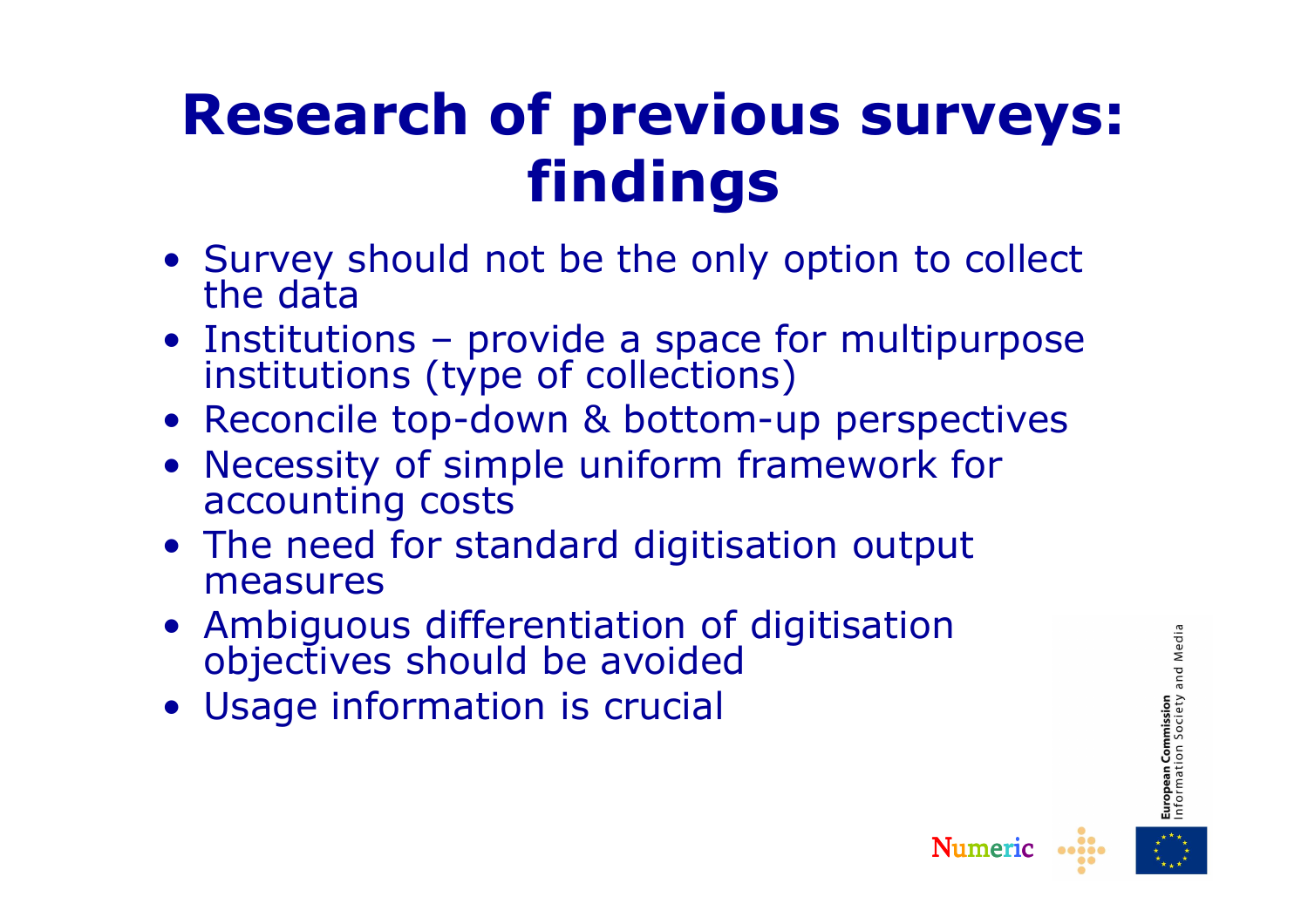### **Consultation with stakeholders & pathfinder questionnaire: results**

- Consultation:
	- $\mathcal{L}_{\mathcal{A}}$ A link between investment in digitisation and<br>henefits to users should be established benefits to users should be established
	- $\mathcal{L}_{\mathcal{A}}$  Hard facts informing policy decisions are crucial
- Pathfinder questionnaire:
	- $\mathcal{L}_{\mathcal{A}}$  Cost information: quantitative & qualitative data combined
	- $\mathcal{L}_{\mathcal{A}}$  Input/output measures: consider institution data collection practices
	- $\mathcal{L}_{\mathcal{A}}$ Goals: distinction between access/preservation<sup>5</sup><br>has no statistical relevance has no statistical relevance





and Media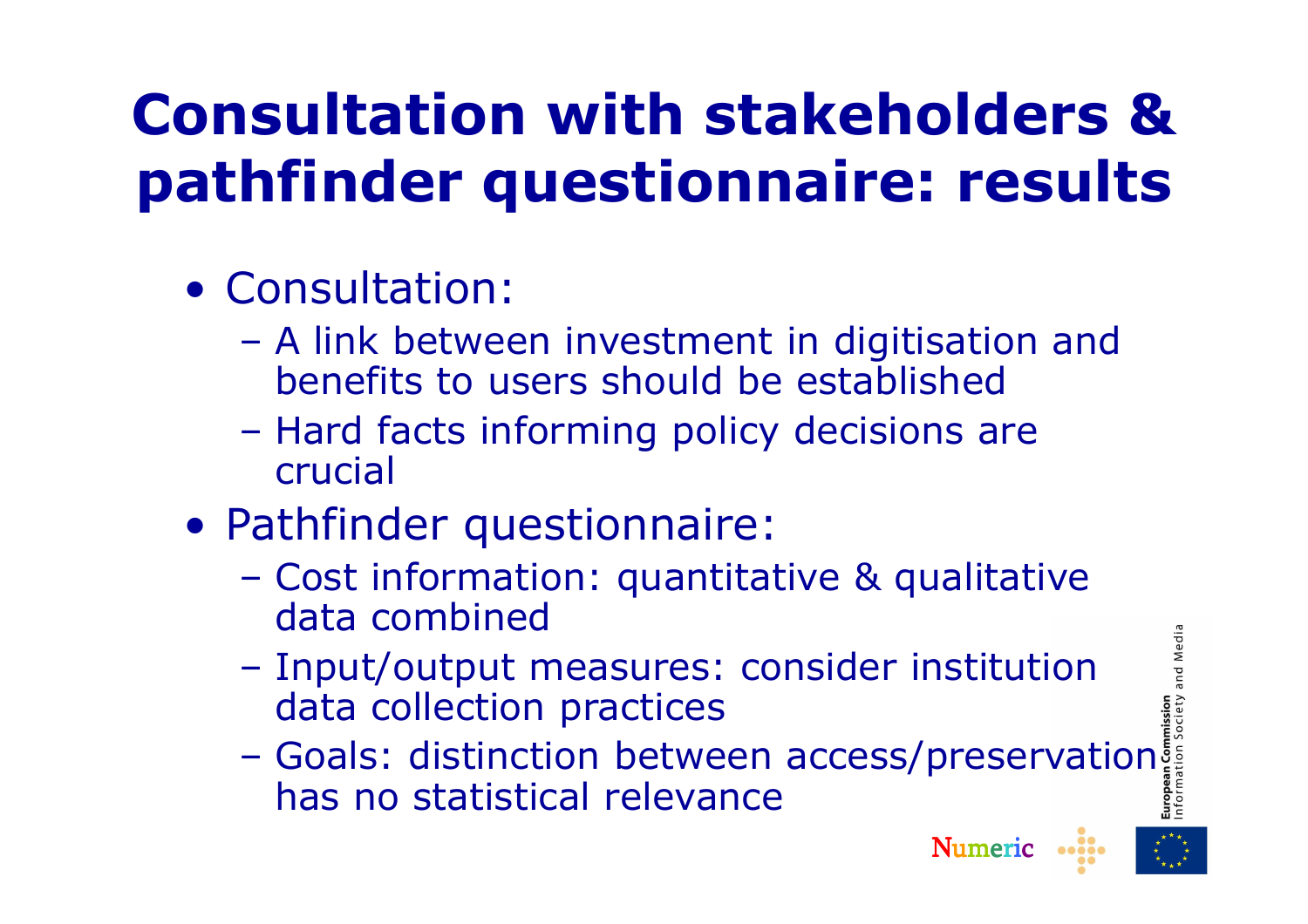#### **Foundation database**

| $\Box$ $\Box$ $\times$<br>http://www.numeric.ws/uploaded_files/Numeric_Foundation_Dec07312008214519.xls - Windows Internet Explorer (\$) |                                                                                                                                                                             |                                                                                                                                                                                                                                                                                                                  |                             |
|------------------------------------------------------------------------------------------------------------------------------------------|-----------------------------------------------------------------------------------------------------------------------------------------------------------------------------|------------------------------------------------------------------------------------------------------------------------------------------------------------------------------------------------------------------------------------------------------------------------------------------------------------------|-----------------------------|
|                                                                                                                                          | 8 http://www.numeric.ws/uploaded_files/Numeric_Foundation_Dec07312008214519.xls<br>$+$<br>$\checkmark$                                                                      | ×<br>Google                                                                                                                                                                                                                                                                                                      | $\rho$ .                    |
| Edit<br>File                                                                                                                             | Insert Format Tools<br>Data Go To Favorites<br>Help<br>View                                                                                                                 |                                                                                                                                                                                                                                                                                                                  |                             |
| ✿<br>47                                                                                                                                  | http://www.numeric.ws/uploaded_files/Numeric_Foun                                                                                                                           | 同<br>K.                                                                                                                                                                                                                                                                                                          | ■ Prage ① Tools ▼           |
| <b>B29</b>                                                                                                                               | $f_{\mathbf{x}}$                                                                                                                                                            |                                                                                                                                                                                                                                                                                                                  |                             |
| Nota bene:<br>All data are<br>estimates,<br>based on<br>primary<br>source<br>information.                                                | * Scroll-Down to show more data *<br>Click on the blue box, and select country                                                                                              | $EU27 = European Union = Austria;$<br>Belgium; Bulgaria; Cyprus; Czech<br>Republic; Denmark; Estonia; Finland;<br>France; Germany; Greece; Hungary;<br>Ireland; Italy; Latvia; Lithuania;<br>Luxembourg; Malta; Netherlands; Poland;<br>Portugal; Romania; Slovakia; Slovenia;<br>Spain; Sweden; United Kingdom. |                             |
| Primary<br>source:                                                                                                                       | <b>France</b>                                                                                                                                                               | France                                                                                                                                                                                                                                                                                                           | <b>EU27</b>                 |
| Numeric<br>Numeric<br>Numeric                                                                                                            | (excludes school and some other libraries)<br>Total Revenue Expenditure of these Domains in a Millions<br><b>Total Staff FTE</b><br>Total Number of "Relevant" Institutions | 1,734<br>21,861<br>3,048                                                                                                                                                                                                                                                                                         | 12,319<br>220,664<br>45,930 |
|                                                                                                                                          | <b>Archives - Source ERICARTS</b>                                                                                                                                           |                                                                                                                                                                                                                                                                                                                  |                             |
| <b>ERICARTS</b><br><b>ERICARTS</b>                                                                                                       | Archives €<br>Digitisation €                                                                                                                                                | 91,231,247<br>9,748,421                                                                                                                                                                                                                                                                                          | 663,688,002<br>76,399,063   |
| Numeric                                                                                                                                  | Staff FTE                                                                                                                                                                   | 2,213                                                                                                                                                                                                                                                                                                            | 18,871                      |
| Numeric<br>Numeric                                                                                                                       | Number of archives<br>Length of archive holdings km                                                                                                                         | 90<br>160                                                                                                                                                                                                                                                                                                        | 766<br>1,406                |
|                                                                                                                                          | <b>Museums Data - Source EGMUS</b>                                                                                                                                          |                                                                                                                                                                                                                                                                                                                  |                             |
|                                                                                                                                          |                                                                                                                                                                             | Unknown Zone                                                                                                                                                                                                                                                                                                     |                             |

Objective: to complement incomplete survey results by compiling information on the universe of cultural heritage institutions

**European Commission**<br>Information Society and Media

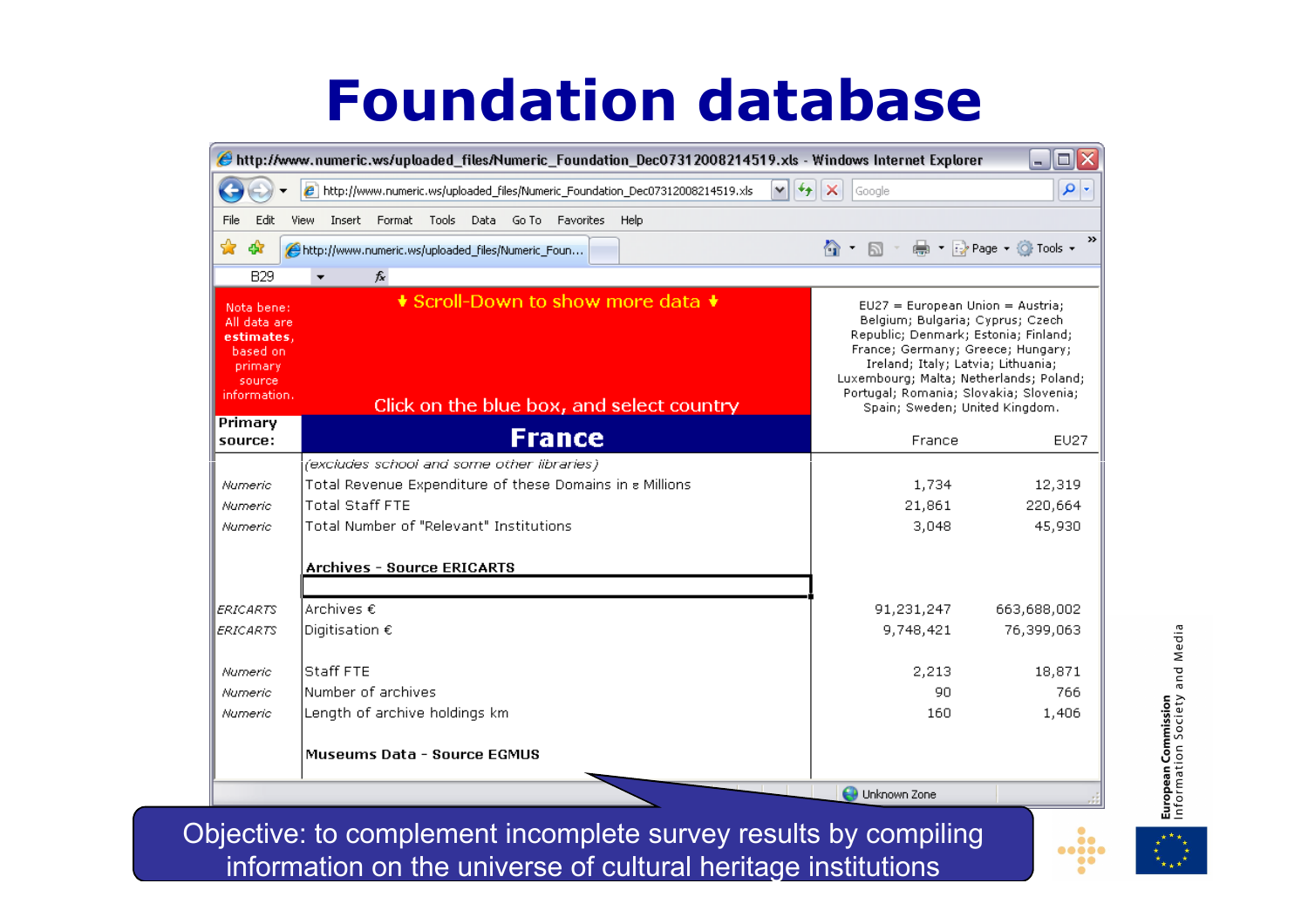# **Survey design**

- Collaboration with national representatives<br>• Davelonment of relavant sample of
- Development of relevant sample of<br>institutions institutions
- Questionnaire (generic & monuments):
	- $\mathcal{L}_{\mathcal{A}}$ Context<br>Chander
	- $\mathcal{L}_{\mathcal{A}}$ Standards
	- $\mathcal{L}_{\mathcal{A}}$ Activity
	- $\mathcal{L}_{\mathcal{A}}$ Projects
	- $\mathcal{L}_{\mathcal{A}}$ **Comments**

and Media **European Commission**<br>Information Society



Numeric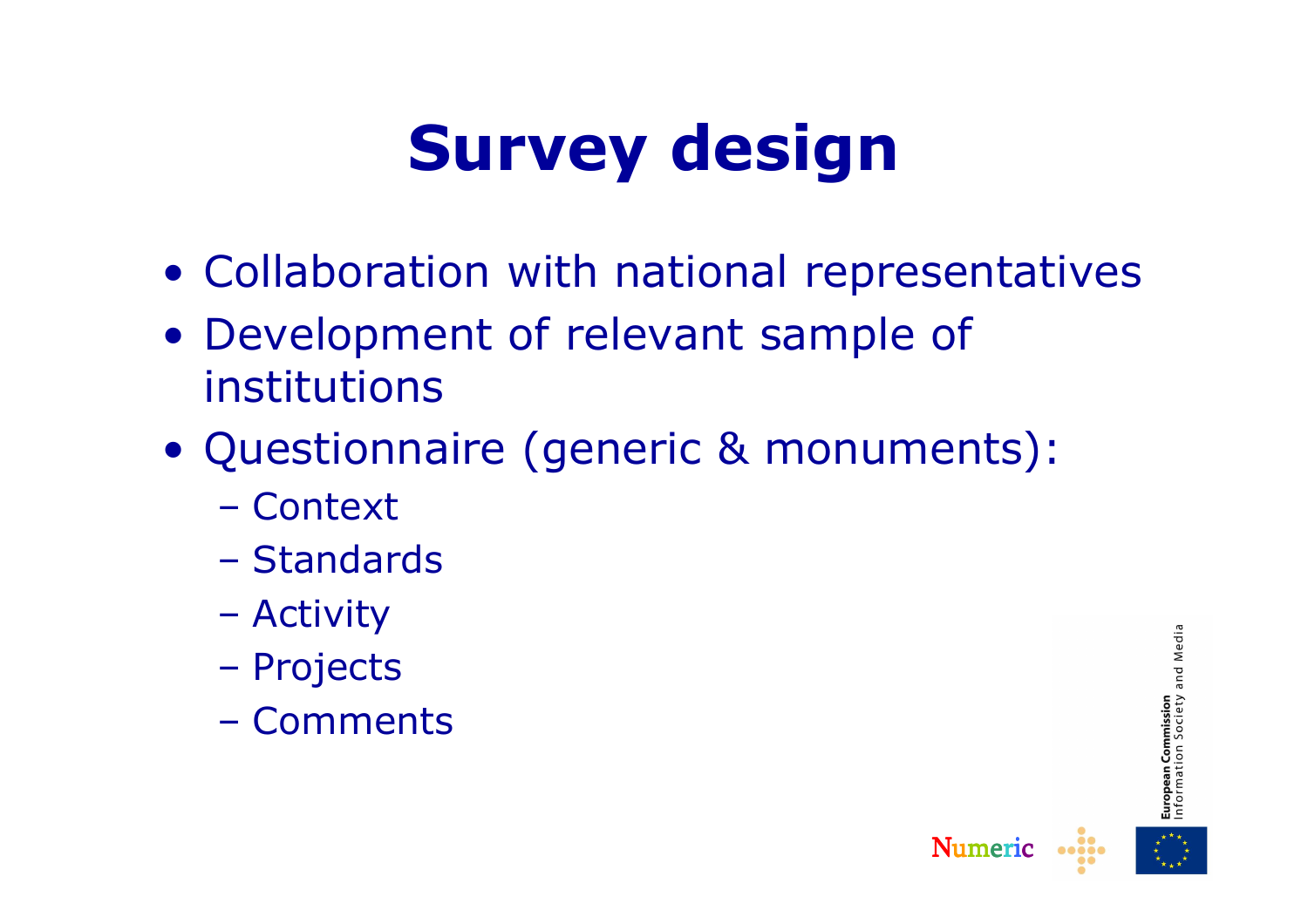### **Conclusions**

- $\bullet$ NUMERIC survey stage – data<br>collection collection
- Future o Future of monitoring digitisation<br>- data collection by international  $\mathcal{L}_{\mathcal{A}}$ - data collection by international organizations
- $\bullet$ **Importance of involvement of<br>national institutions &** national institutions & governments



Numeric